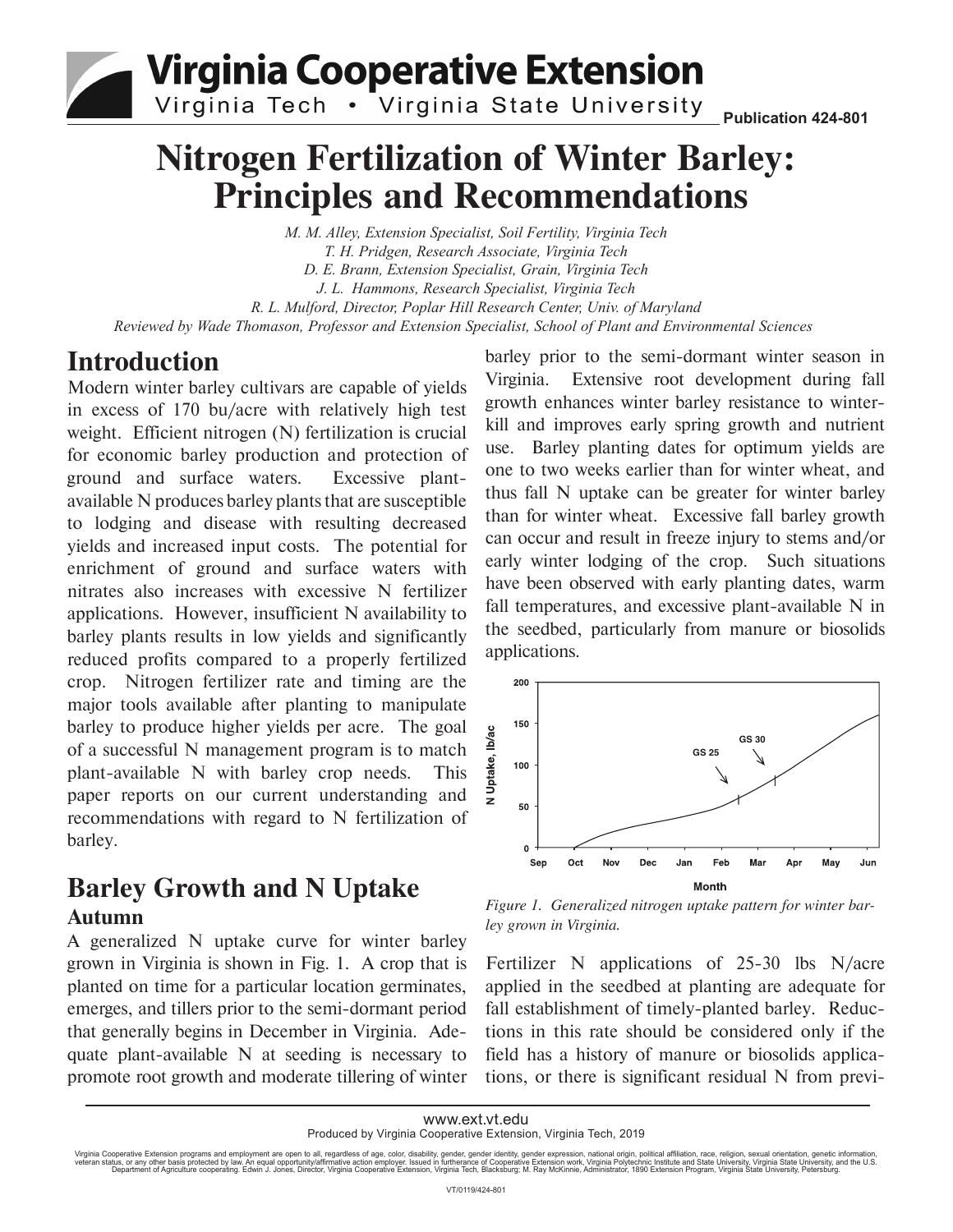ous fertilizer applications. For example, significant residual soil N might occur following a droughtstressed corn crop. Soil nitrate "quick-tests" can be conducted just prior to planting to determine if high residual soil nitrate levels are present. However, such tests only need to be taken on fields that have received manure or biosolids applications, or have received adequate N fertilization for the summer annual crop such as corn, and yields of the summer crop are low. Contact your local Extension Agent or Nutrient Management Specialist regarding soil nitrate "quick-tests."

#### **Winter**

The barley crop utilizes very little N during the colder temperatures of the winter. Nitrogen applied early in the dormancy period is subject to leaching and/or run-off losses. Applying large amounts of N during January on frozen ground and expecting this N to be available for producing grain in April and May is not reasonable because of our climatic conditions and the growth pattern of winter barley. However, there are situations, particularly on very sandy soils in the Coastal Plain region, in which a small N application in January may be beneficial. If all of the following conditions are met, some N fertilization in January may improve yields. First, significant leaching rains between October and December, for example, >3.5 inches of precipitation during one rainfall event. Second, a thin stand of barley with pale green color due to lack of available N. Third, an expectation for the specific site that several growing days (temperatures of 50°F or greater) will occur in January and early February. Temperatures in January will likely exceed 50°F several days in the Coastal Plain and Southern Piedmont areas, but not in Northern Virginia or the Valley region. Such conditions might warrant an application of no more than 25 lbs N/acre to encourage tillering and root development. However, potential losses to the environment are great with such applications, and they should be made only after careful consideration of the specific field conditions.

#### **Late Winter/Early Spring**

Winter barley generally re-initiates growth in late February or early March with the crop at growth stage (GS) 25 on the Zadoks scale or GS 3 on the Feekes scale (Fig. 2). Growth resumes during this "greenup" period and increased temperatures stimulate additional tiller formation if adequate

nutrients, especially N, are available. Since the initial growth is usually rather slow because of cool temperatures, the initial N fertilizer application should be as near to the initiation of growth as it is possible to estimate for the specific site. It is important, however, to realize that fields with low tiller numbers should receive the first N applications so that spring tiller production is not delayed due to a lack of plant-available N. Reference to Fig. 1 shows that N uptake is usually not great (perhaps 30 lbs N/acre) during the period of mid-February to mid-March. Again, this closely matches the growth or dry-matter production pattern for the crop.



*Figure 2. Growth stages of barley according to the Zadoks and Feekes scales.*

Winter barley cultivars grown in Virginia generally appear to have a higher capacity to tiller than winter wheat cultivars. Extensive work with winter wheat showed that when tiller densities were at, or above, 100 tillers/ft<sup>2</sup> during late winter/early spring, no N should be applied at this stage. However, the wheat crop has to be evaluated for N fertilizer need near stem elongation (GS 30). An adequate amount of data is not available to establish a critical tiller density above which no N should be applied to winter barley at GS 25. The important concept is that fields with low tiller numbers, certainly less than 50 tillers/ft2 , should definitely receive 50 lbs N/acre at this stage, and crops that are thick (greater than  $150$  tillers/ft<sup>2</sup>) and have a healthy green color should not receive any N at this time. A variation on this recommendation would be to apply 30 lbs N/acre if tiller numbers were adequate, but weather conditions and crop color indicated N need. However, N applications should not exceed 50 lbs N/acre at this stage if split-spring N applications are planned.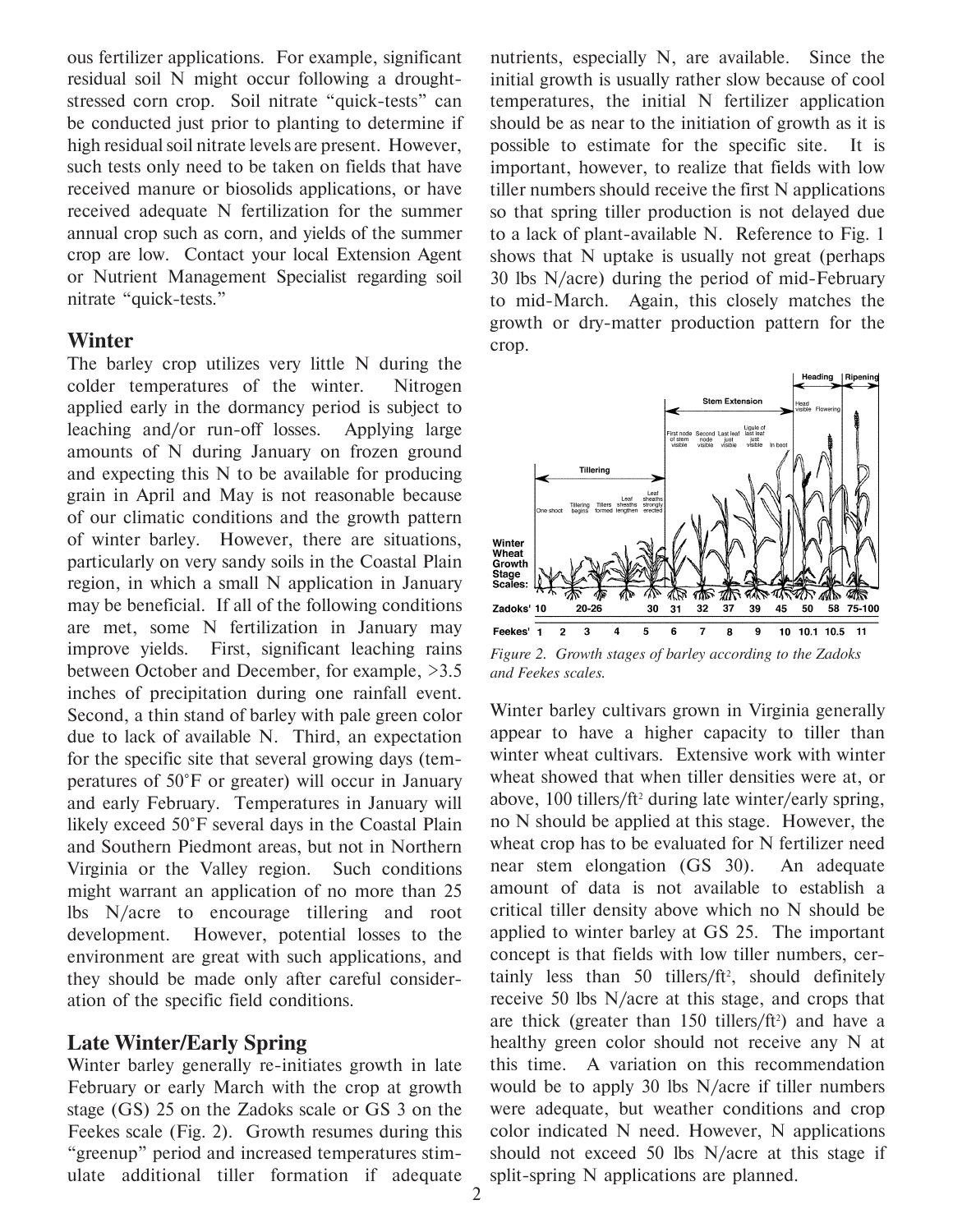#### **Stem Elongation**

The leaf sheath erection growth phase, GS 30 (Fig. 2), signals the beginning of stem elongation and the most rapid phase of barley growth. Two important factors are occurring during this time. First, the potential number of kernels per head is being established during the embryonic formation of the head. Second, rapid N uptake begins (Fig. 1).

Management must now be directed to maintaining developing heads. Inadequate available N causes tiller abortion with resulting lowered harvest population. Fields with marginal head populations at the end of tillering are likely to have lower yields due to low numbers of heads/ft<sup>2</sup> at harvest.

The initial phase of head development is occurring at GS 30. The late winter/early spring N application should be adequate to develop the embryonic head. Visually, the crop should have a medium to dark green color and be vigorously growing by GS 30. If the crop is beginning to show signs of chlorosis (vellowing), then the application of  $N$  at this stage is critical for the development of adequate head size, and for retaining tillers. Priority should be given to N treatments for crops showing a lack of adequate N at any time between green-up (GS 25) and stem-elongation (GS 30).

Research in Virginia with winter barley, during three growing seasons, showed that applying all, or a portion of the spring N application, at GS 30 resulted in economically higher yields at 80% of the sites. Experiments were located in both the Coastal Plain and Valley regions. The research also indicated that the tissue N content of barley at GS 30 can be related to N fertilizer needed to produce optimum economic yields, and that relationship is shown in Fig. 3.



*Figure 3. GS 30 N rate recommendations based on whole plant tissue N content at GS30.*

Optimally fertilized barley at GS 30 will contain between 2.7 and 3.5% N in the whole, aboveground plant tissue, which is related to a N fertilizer need of between 70 and 0 lbs N/acre to obtain optimum economic yields (Fig. 3). Barley plants with tissue N contents of  $3.5\%$  N or greater at GS 30 do not need additional N fertilization to achieve optimum economic yields. Barley that contains less than 2.7 % N at GS 30 will be pale yellow in color

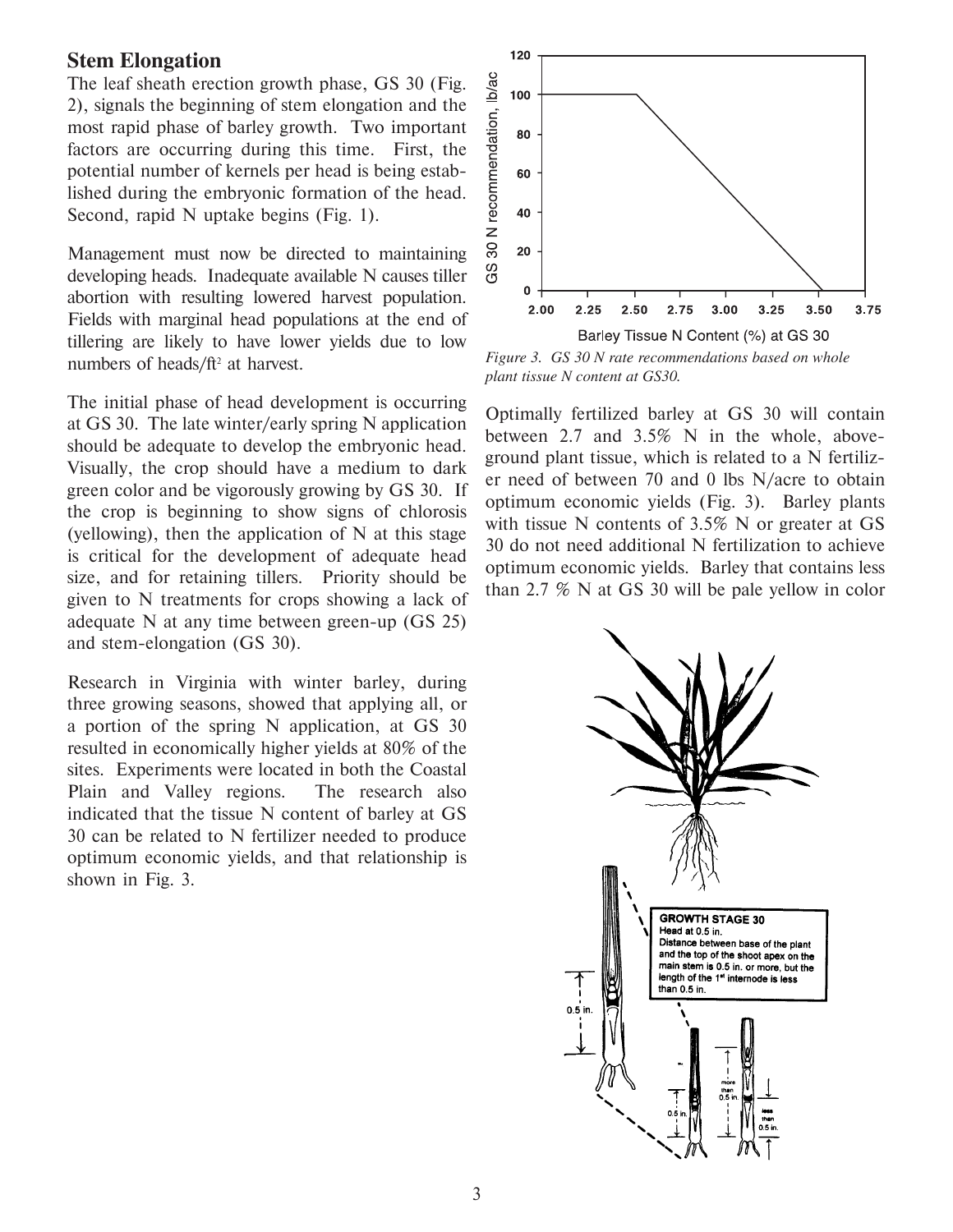and should have received N fertilizer prior to reaching GS 30. However, total N fertilizer applications at GS 25 and 30 should generally not exceed 100 lbs N/acre due to the lodging potential of barley. Obtaining maximum economic yield responses to N fertilizer applications to barley will often include the use of an anti-lodging growth regulator such as Cerone. Controlling lodging will be especially important where manure, biosolids, or commercial fertilizer N rates exceed 100 lbs of plant-available N per acre applied in the GS 25 plus GS 30 applications.

The first requirement for obtaining a good plant tissue sample for use in estimating N fertilizer requirement at GS 30 is to be certain that the barley is in GS 30. Winter barley at GS 30 is illustrated in Fig. 4. Leaf sheaths of the barley are strongly erected and splitting the stem shows a hollow internode area about 1/2 inch in length. GS 31 has been reached when the first node of the stem is visible at the base of the plant (Fig. 2). Sampling at the correct stage of growth is very important. Rapid growth during this time results in the N content being diluted by increases in dry matter production. Samples taken earlier than GS 30 will generally show higher concentrations of N than will be found at GS 30. If these higher %N values were used for predicting the N fertilizer needed on a given field, a less than optimum N fertilizer recommendation would result. Samples taken after GS 30 will usually show lower percent N concentrations which can result in higher than needed N fertilizer recommendations. Thus, proper identification of GS 30 is essential for making good use of this system.

#### *Figure 4. Winter barley at Zadoks growth stage (GS) 30.*

The barley tissue sample is taken by cutting a handful of barley tissue at 20 to 30 representative areas in the field. The top-growth should be cut at approximately 1/2 inch above ground; soil particles clinging to the tissue must be brushed from the tissue; and dead leaf tissue must be removed from the sample. The individual samples should be placed in a paper bag large enough to allow good mixing of the tissue.

After thorough mixing of the tissue sample, take

approximately three handfuls of tissue from the mixed sample and place in the sample bag provided by the laboratory, or in a clean paper bag. Samples should go directly to the laboratory. If samples cannot be analyzed within 24 hours from the time they are taken, they must be dried to prevent spoilage. Tissue samples should never be packaged in plastic bags due to condensation that can cause spoilage.

In situations where heavy rains occur during several weeks prior to taking the GS 30 tissue sample, recommendations should be adjusted upward approximately 10-20 lbs N/acre. This is especially true on sandy-textured soils. Situations in which a downward adjustment (10-20 lbs N/acre) of the recommendation should be considered include soils that have received manure or sludge applications, soils with high organic matter levels, and clayeyloamy textured soils. Tissue testing at GS 30 provides an excellent index for growers to use for N fertilizer applications, but values should be adjusted based on experience with individual fields and seasons. Also, slightly higher rates of N fertilizer can be utilized in situations where growers are equipped to make growth regulator applications for lodging control.

### **Summary**

Efficient N fertilization is crucial for profitable barley production and environmental protection. Plant growth and N uptake patterns form the basis for developing an efficient N fertilization program, and N fertilizer applications should be made at times when the plant can utilize the applied N. The N fertilization program must be flexible because optimum N rates vary for soil and season (temperatures and rainfall) conditions.

Adequate N must be present for establishment: Apply 25 to 30 lbs N/acre in the seedbed unless there is a history of manure or biosolids application, or significant amounts of residual soil N are suspected (drought-stressed summer crop).

Growth Stage 25 (late winter/early spring): Apply 0-50 lbs N/acre based on field observations of tiller density and plant color. Fields with tiller densities